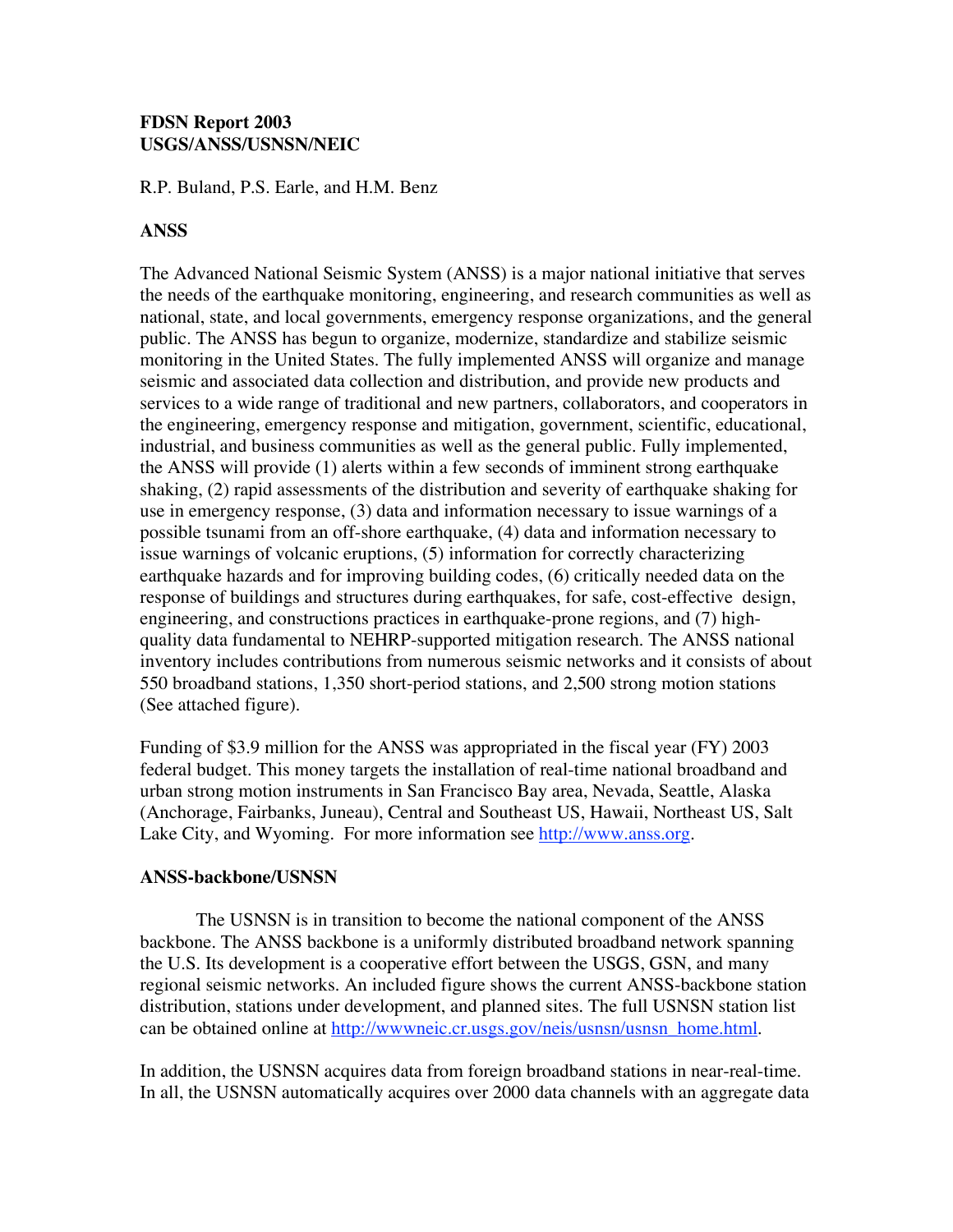volume of about 2.1 Gbyte/day. !Of this data, about 360 Mbytes/day are archived (two copies each) onto optical storage (an aggregate of nearly 1600 Gbytes to date). !At the same time, the USNSN distributes more than 450 Mbytes/day of seismic data to the research community via an AutoDRM ( autodrm@usgs.gov ) and the IRIS DMC. Realtime data is provided to ten Regional Seismic Networks including the Pacific and Alaska Tsunami Warning Centers, to augment regional and teleseismic monitoring.

Yearly, the USNSN collects, processes, and provides about 300 Gbytes of high quality raw and derived seismic data to the seismological community, locates more than 20,000 seismic events, and generates more than 1,400 seismic alarms. !Additionally, data from three stations is provided continuously in real-time to the National Data Center (NDC) for nuclear test ban monitoring purposes.

| Two new stations began operating in 2002. |           |           |                         |                    |
|-------------------------------------------|-----------|-----------|-------------------------|--------------------|
| <b>MSO</b>                                | Aug-22-02 |           | 46.8293 -113.9406 STS-2 | Missoula, MT USA   |
| <b>SDCO</b>                               | Jul-11-02 |           | 37.7546 -105.4012 STS-2 | Sand Dunes, CO USA |
|                                           |           |           |                         |                    |
| Targeted installations for 2003.          |           |           |                         |                    |
| <b>DGMT</b>                               | 48.58     | $-104.20$ | Dagmar, MT USA          |                    |
| <b>MNTX</b>                               | 31.70     | $-105.38$ | Cornudas Mtns, TX USA   |                    |
| ERPA                                      | 42.13     | -80.09    | Erie, PA USA            |                    |
| SEKY                                      | 36.60     | $-83.72$  | Southestern, KY USA     |                    |
|                                           |           |           |                         |                    |
| Targeted installations for 2003-2004      |           |           |                         |                    |
| <b>CCUT</b>                               | 37.68     | $-113.06$ | Cedar City, UT USA      |                    |
| <b>MBCO</b>                               | 40.52     | $-108.09$ | Maybell, CO USA         |                    |
| <b>KNNM</b>                               | 33.84     | $-103.77$ | Kenna, NM USA           |                    |
| AMTX                                      | 35.18     | -101.87   | Amarillo, TX USA        |                    |
| <b>VBMS</b>                               | 32.35     | -90.88    | Vicksburg, MI USA       |                    |
| <b>NNNM</b>                               | 36.42     | $-108.96$ | NM USA                  |                    |
| <b>OGNE</b>                               | 41.13     | $-101.72$ | Ogallala, NE USA        |                    |
| <b>NATX</b>                               | 31.53     | $-93.88$  | Sabine Forest, TX USA   |                    |
| <b>CSWY</b>                               | 42.87     | $-106.31$ | Casper, WY USA          |                    |
| <b>ECSD</b>                               | 43.74     | $-96.62$  | <b>SD USA</b>           |                    |
| <b>KCCO</b>                               | 38.76     | $-102.79$ | Kit Carson, CO USA      |                    |
|                                           |           |           |                         |                    |

In addition to new installations, all 54 stations with VSATs will be upgraded to new satellite systems this year. Further station improvements are likely being planned in cooperation with the Albuquerque Seismological Lab as part of the USArray component of Earthscope. These upgrades will possibly include vault improvements and changing sensors to STS-2's or STS-1's.

## **NEIC**

The NEIC is in transition to become the Interim ANSS national operations center. The core of this transition is the development of a new realtime location and alert system. The system will be implemented in several phases. Completion of the first phase is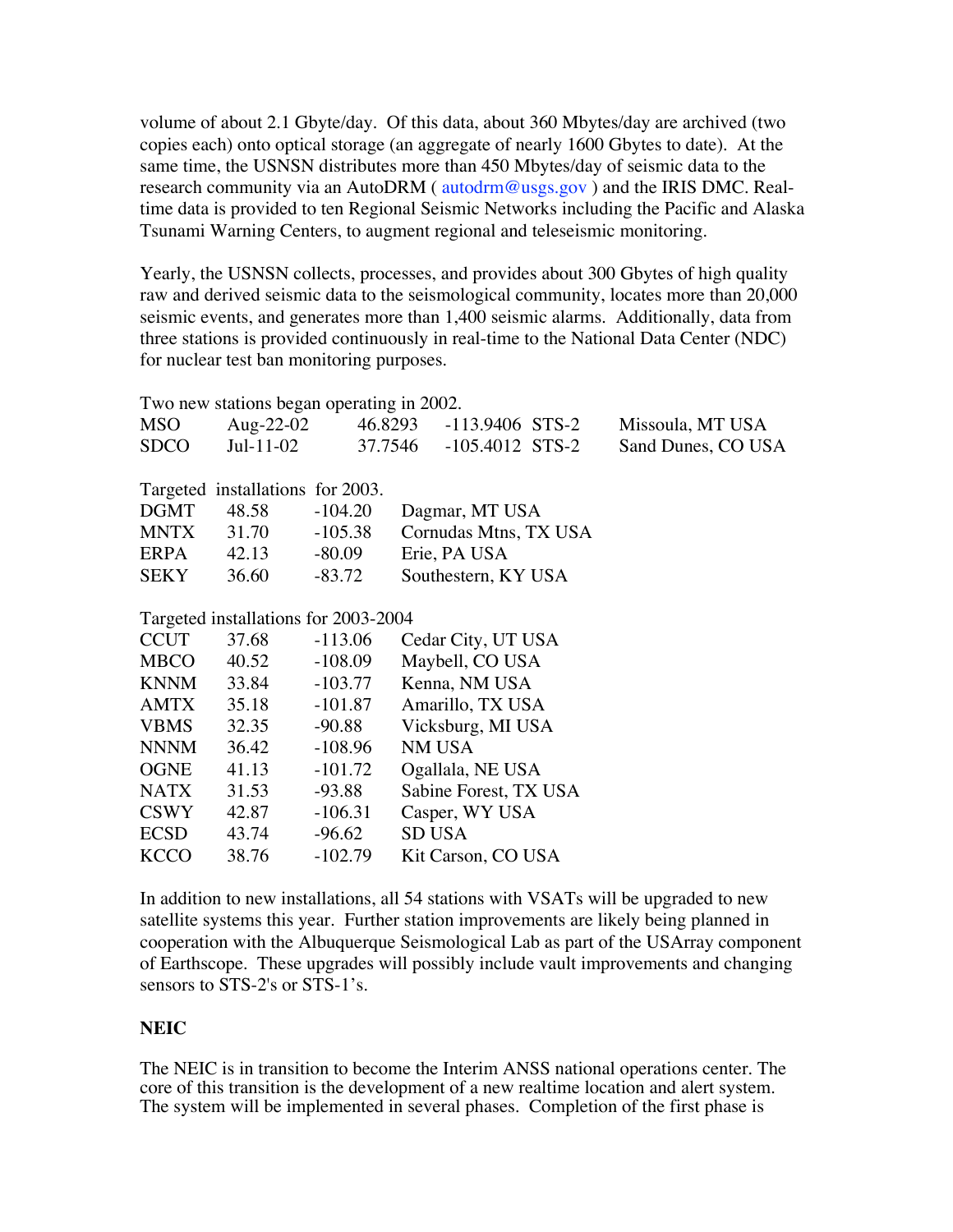scheduled for mid July. Phase one will provide NEIC with faster alarms and improved automatic event locations. Phase two, scheduled for completion in May 2004, will be a functionally complete system that includes basic interactive review capabilities. Phase three, tentatively set for release in mid 2005, will incorporate more advance displays, improved interactive analysis software, and new processing algorithms. For more information on the goals of the upgrade, see the *Technical Guidelines for the Implementation of an Advanced National Seismic System, V. 1.0* online at http://www.anss.org.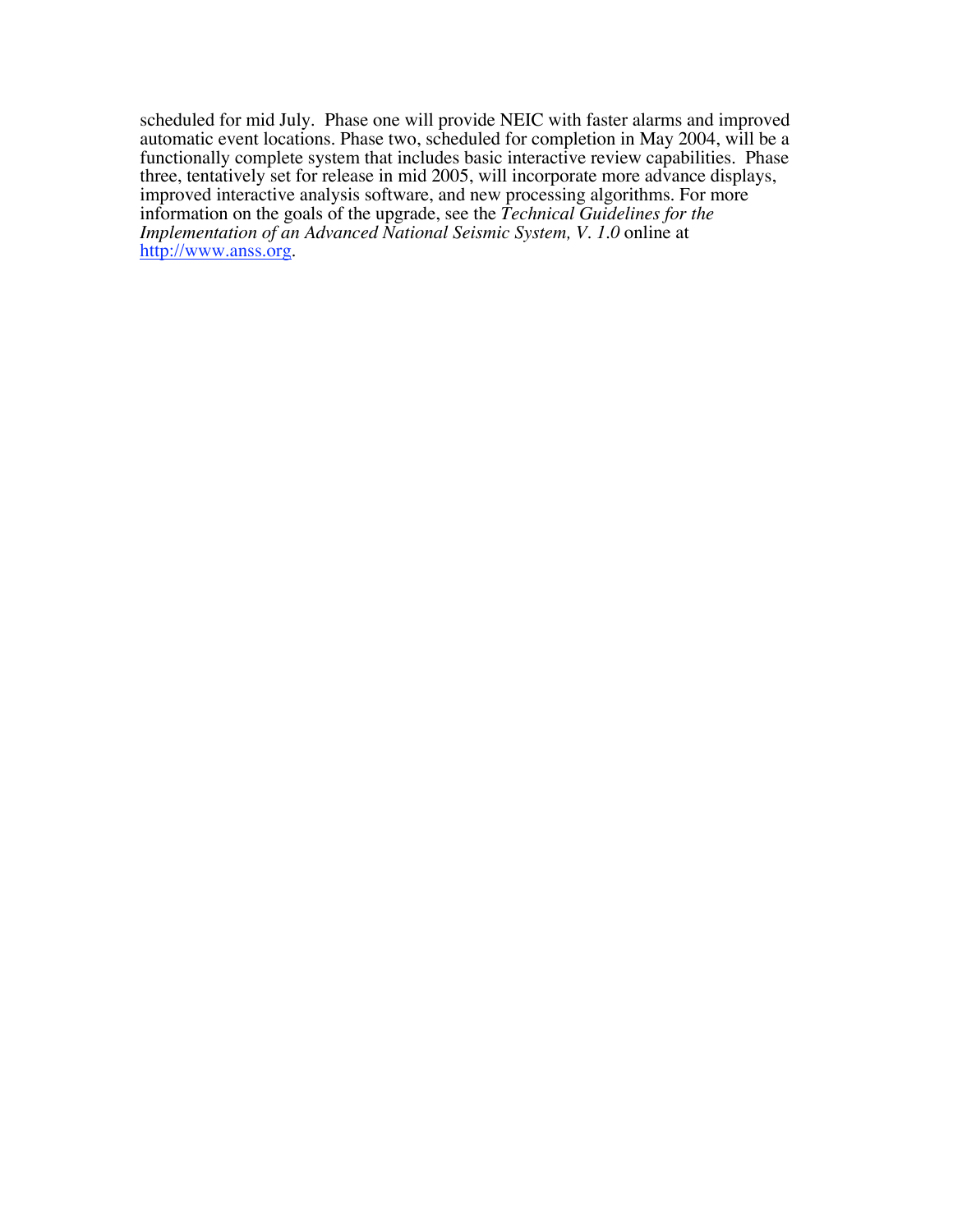